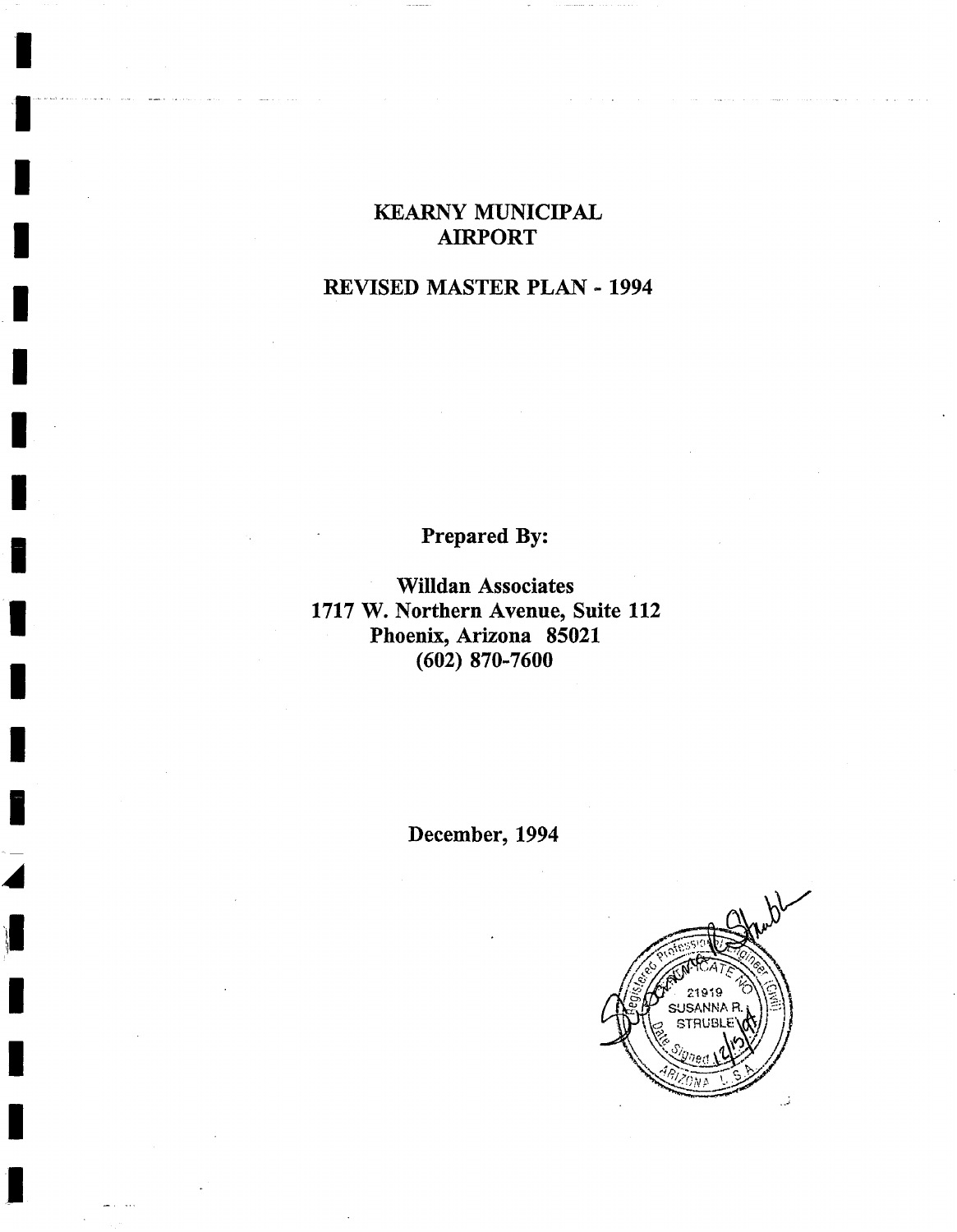### **PREPARED FOR KEARNY, ARIZONA 1994**

Mayor - Rose Bradford Vice Mayor - Ken Huish

#### KEARNY TOWN COUNCIL

Mary Ann Andrade Rudy Flores Bob Henderson Danny Ray George Self

Town Manager - Terry Hinton

#### KEARNY AIRPORT BOARD

George Self, Bert Slater, Richard Bynum, Daniel Radcliffe, Bob Wills, Rose Bradford, Darlene Howe, Curt Eshelman, Terry Wesbrock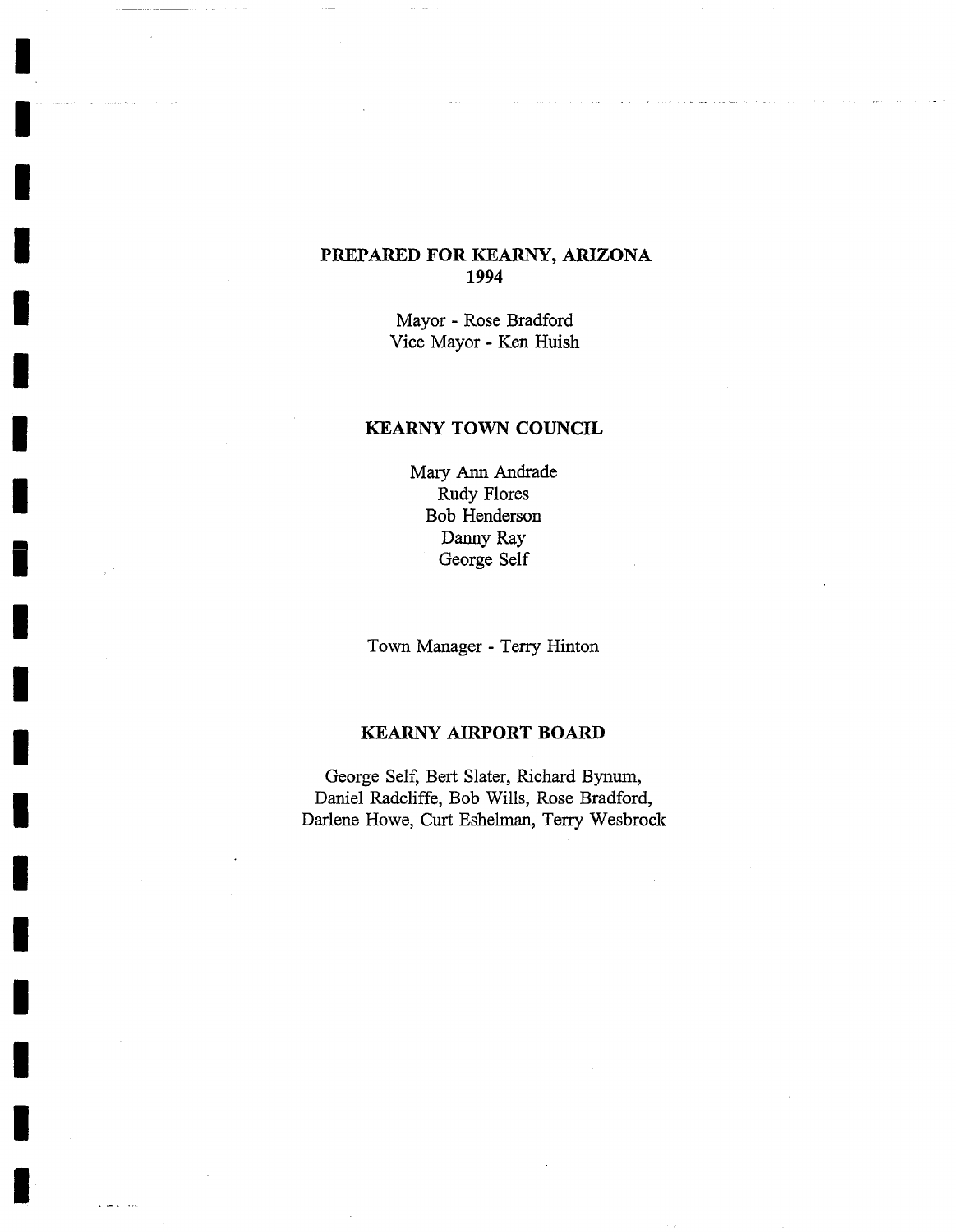# TABLE OF CONTENTS

**I** 

**I** 

**I** 

**I** 

*I* 

| Page                                                     |
|----------------------------------------------------------|
|                                                          |
| <b>CHAPTER ONE - ISSUES AND EXISTING CONDITIONS</b><br>3 |
| 5                                                        |
|                                                          |
| 6                                                        |
| 7                                                        |
| $\overline{7}$                                           |
| 8                                                        |
|                                                          |
| 11                                                       |
| 11                                                       |
| 13                                                       |
| 14                                                       |
|                                                          |
| 15                                                       |
| 17                                                       |
|                                                          |
| 18                                                       |
| 20                                                       |
|                                                          |

## **I CHAPTER SEVEN - AIRPORT OPERATION AND MANAGEMENT**  $21$

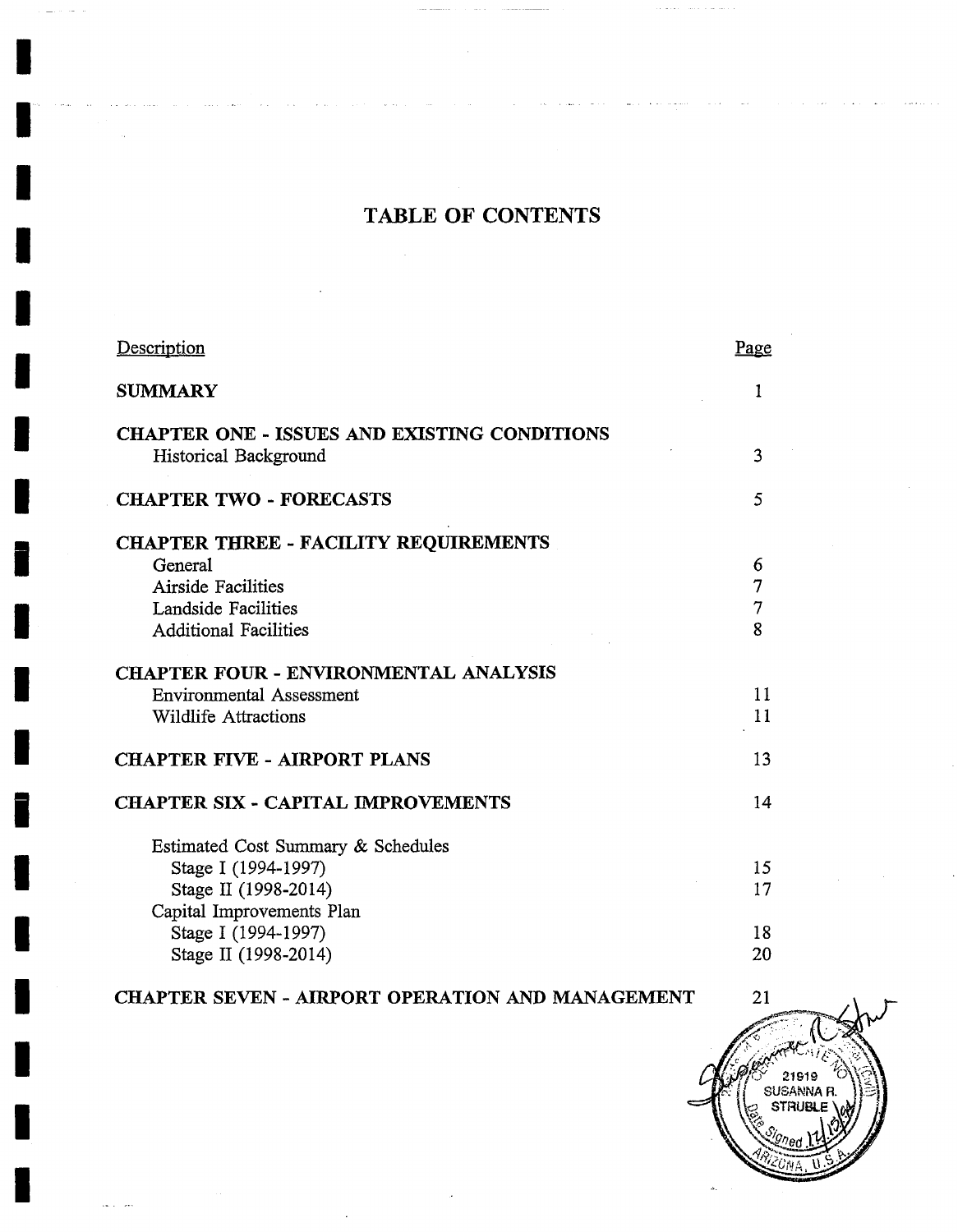#### **SUMMARY**

**I** 

I

**I** 

**I** 

**I** 

I .........

This report amends the Kearny Municipal Airport Master Plan - 1990, prepared by Ellis Murphy. Amendments include:

- 1) Chapter One Addition to Issues and Existing Conditions.
- **2)** Chapter Three Revisions to Facility Requirements.
- 3) Chapter Four Additions to Environmental Analysis.
- **4)** Chapter Five Revised Airport Plans.
- **5)** Chapter Six Revisions to the Capital Improvements and Financing Sections.

In January of 1993, the Town of Kearny experienced damage to their airport and surrounding Town facilities due to flooding of the Gila River. Approximately 1,800 feet of the newly constructed runway was damaged by the flooding. The Federal Emergency Management Agency (FEMA) was contacted to provide funding for the reconstruction of the Town facilities inclusive of the airport.

Additionally, in an effort to provide long term flood protection for the Town's facilities, FEMA was also requested to review the possibility of fimding for mitigating the flood hazard. FEMA responded to this request through joint funding with the Arizona Department of Transportation, Aeronautics Division, to fund a Flood Hazard Mitigation and Facility Plan for the entire site.

The Flood Hazard Mitigation and Facility Plan identified three altematives for restoration and flood protection of the existing site. Restoration is to be performed to pre-flood conditions which meet current regulations. An environmental assessment was performed on all three alternatives by FEMA with Alternative Three becoming the recommended alternative. The Town is currently proceeding with the design of this alternative.

Airport specific items of the Alternative 3 design project include:

- 1) Revision to the existing Master Plan to accommodate the new airport layout plan configuration.
- **2)** Realignment and reconstruction of the 60 feet by 3,000 feet runway with two turn outs. The runway realignment eliminates conflict with traffic and pedestrians from the wastewater treatment plant and the lake. Additionally, future lengthening to 3,600 feet is available as well as the development of ramps etc. as designated in the current Master Plan for the airport.
- 3) Removal of the remaining runway.